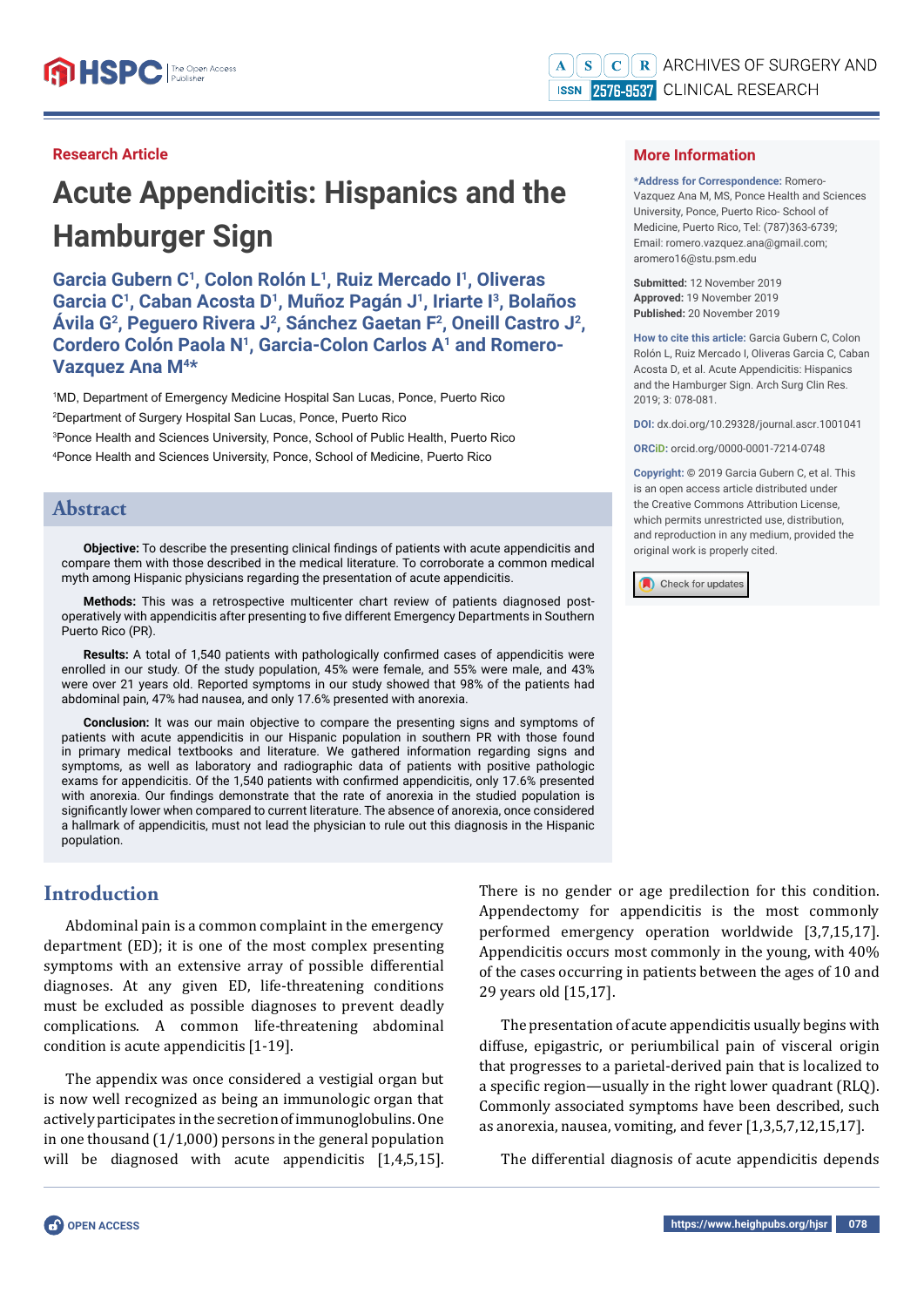on four major characteristics: the anatomic location of the inflamed appendix, the stage of the process (i.e., simple or ruptured), the patient's age, and the patient's sex [15,17] (Table 1).

This retrospective cohort study included patients that were diagnosed post-operatively with acute appendicitis. The initial presentation, physical examination, and laboratory values were reviewed in order to improve the early identification of patients with acute appendicitis. The study was organized by the Departments of Emergency Medicine of Hospital Episcopal San Lucas (HESL) and Ponce Health Sciences University-School of Medicine (PHSU-SOM), both of which are located in Ponce, PR. The information was extracted from patient medical records from several hospitals in the southern region of PR, including HESL in Ponce, HESL in Guayama, Saint Luke's Memorial Hospital in Ponce, Hospital San Cristobal in Ponce, and Hospital Metropolitano Dr. Tito Mattei in Yauco (Figure 1).

# **Methods**

Available medical records of appendectomies performed

| Table 1: Differential Diagnosis of Acute Appendicitis.                                                                                                                                                                                                                                                                                                                                                                                                                                                                  |                                                                                                                                                                                                                                                 |                                                                                                                                                                                             |  |  |
|-------------------------------------------------------------------------------------------------------------------------------------------------------------------------------------------------------------------------------------------------------------------------------------------------------------------------------------------------------------------------------------------------------------------------------------------------------------------------------------------------------------------------|-------------------------------------------------------------------------------------------------------------------------------------------------------------------------------------------------------------------------------------------------|---------------------------------------------------------------------------------------------------------------------------------------------------------------------------------------------|--|--|
| <b>Gastrointestinal</b>                                                                                                                                                                                                                                                                                                                                                                                                                                                                                                 | <b>Gynecologic</b>                                                                                                                                                                                                                              | <b>Genitourinary</b>                                                                                                                                                                        |  |  |
| Abdominal Pain, Cause<br>Unknown<br>Cholecystitis<br>٠<br>Crohn's Disease<br>$\bullet$<br><b>Diverticulitis</b><br>٠<br>Duodenal Ulcer<br>$\bullet$<br>Gastroenteritis<br>٠<br>Intestinal Obstruction<br>$\bullet$<br>Intussusception<br>٠<br><b>Meckel's Diverticulitis</b><br>$\bullet$<br>Mesenteric Lymphadenitis<br>٠<br><b>Necrotizing Enterocolitis</b><br>٠<br>Neoplasm (Carcinoid,<br>٠<br>Carcinoma, Lymphoma)<br><b>Omental Torsion</b><br>Pancreatitis<br><b>Perforated Viscus</b><br>$\bullet$<br>Volvulus | <b>Ectopic Pregnancy</b><br>٠<br>Endometriosis<br>$\bullet$<br>Ovarian Torsion<br>٠<br>Pelvic Inflammatory Disease<br>$\bullet$<br><b>Ruptured Ovarian Cyst</b><br>٠<br>(Follicular, Corpus Luteum)<br><b>Tubo-Ovarian Abscess</b><br>$\bullet$ | <b>Kidney Stone</b><br>٠<br>Prostatitis<br>$\bullet$<br>Pyelonephritis<br>$\bullet$<br>Testicular<br>$\bullet$<br>Torsion<br><b>Urinary Tract</b><br>$\bullet$<br>Infection<br>Wilms' Tumor |  |  |
| Systemic                                                                                                                                                                                                                                                                                                                                                                                                                                                                                                                | Pulmonary                                                                                                                                                                                                                                       | Other                                                                                                                                                                                       |  |  |
| Diabetic Ketoacidosis<br>Porphyria<br>٠<br>Sickle Cell Disease<br>Henoch - Schönlein<br>Purpura                                                                                                                                                                                                                                                                                                                                                                                                                         | Pleuritis<br>٠<br>Pneumonia (basilar)<br>$\bullet$<br>Pulmonary Infarction<br>٠                                                                                                                                                                 | Parasitic<br>$\bullet$<br>Infection<br>Psoas Abscess<br>٠<br><b>Rectus Sheath</b><br>$\bullet$<br>Hematoma                                                                                  |  |  |



at five hospitals in southern PR from January 1, 2008, through December 31, 2014 were reviewed. The hospital medical records of all patients with a post-surgical diagnosis of acute appendicitis were retrieved and studied. Only those cases confirmed as acute appendicitis by pathological examination were included in the study.

The following demographic data was obtained from medical records: age, sex, and ethnicity. From the visit to the ED, the data collected included the chief complaint and symptoms presented in the ED. The symptoms presented that this study emphasized on when extracting data included: abdominal pain, fever (defined as a temperature of  $38^{\circ}$ C or above), anorexia, nausea, vomiting, diarrhea, constipation, and dysuria. Clinical findings of pain and location, as well as the presence or absence of guarding, rebound tenderness, psoas sign, obturator sign, Rovsing's sign, cervical motion tenderness, and rectal tenderness were also documented. Laboratory and imaging studies data as well as pathological examinations were obtained for each patient. Leukocytosis was defined as a white blood cell (WBC) count greater than 11,000/uL, and pyuria was considered present when more than 10 WBC/hpf were found on urinalysis [12,13]. The time intervals from the onset of symptoms to presentation in the ED, though varied, were divided in days: less than one day, one day to four days, and more than four days.

This study was approved by the IRB. Patient identifiers were not included in the data gathering process of this retrospective study; thus, patient informed consent forms were not required.

## **Results**

Acute appendicitis was pathologically confirmed in 1,679 patients. One hundred thirty-nine of those patients were excluded because records were incomplete, or patients were not of Hispanic ethnicity. A total of 1,540 medical charts were reviewed and studied.

Of the 1540 patients with confirmed acute appendicitis, 55% were male and 45% were female, yielding a ratio of 1.22 to 1. Patients were divided into pediatric (younger than 21 years old) and adult (21 years or older); 57% of the population was younger than 21 years old, and 43% of the population was 21 years or older. The study sample was divided based on two surgical criteria: perforated appendix and non-perforated appendix.

The average time since onset of symptoms to medical evaluation for pediatric patients was 1.7 days, and for adult patients the average was 1.4 days. Regarding perforation vs. non-perforation, the average time since onset of symptoms to medical evaluation was 1.4 days for patients with non-perforated appendicitis and 2.2 days for those with perforated appendicitis.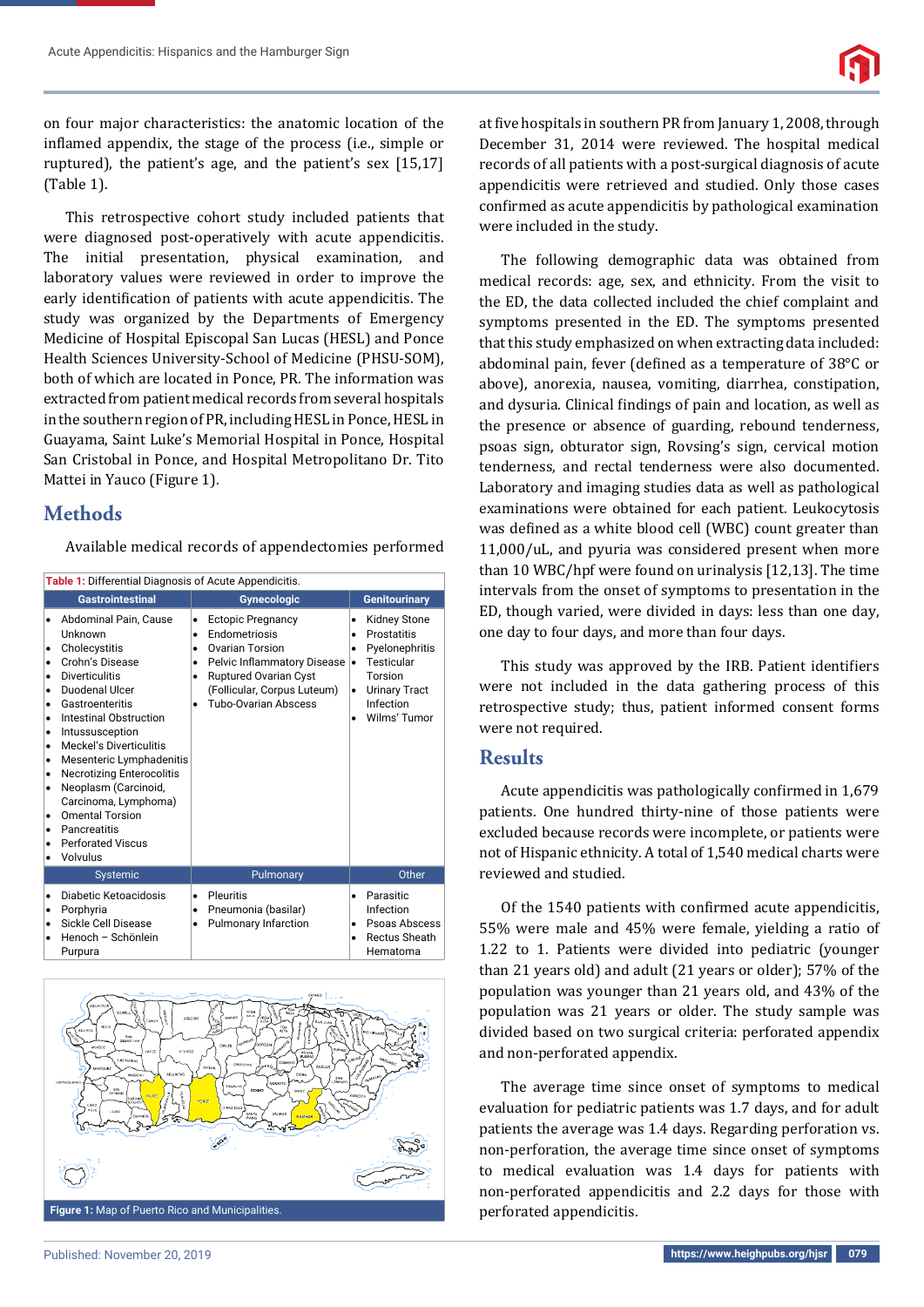Abdominal pain was documented upon triage and/or evaluation at the emergency department in 1,509 (98.0%) of our patients. Of those 1,509 patients with abdominal pain, 400 (26.5%) reported that the abdominal pain was greater at the RLQ.

Of the associated symptoms recorded, 693 (45.0%) patients reported fever, 271 (17.6%) patients reported anorexia, 727 (47.2%) patients reported nausea, 798 (51.8%) patients reported vomiting, 299 (19.4%) patients reported diarrhea, 41 (2.7%) patients reported constipation, and 201 (13.1%) patients reported dysuria (Table 2).

From the documented physical exams, 1,347 (87.5%) patients presented with RLQ tenderness—which was the most common physical exam finding documented in our sample population. Associated findings included guarding in 978 (63.5%) patients, rebound tenderness in 1,156 (75.1%) patients, psoas sign in 602 (39.1%) patients, obturator sign in 585 (38.0%) patients, and Rovsing's sign in 677 (44.0%) patients (Table 3).

Basic laboratory workups for these patients included a complete blood count and urinalysis. 773 (50.2%) patients were found with a high leukocyte count (above 11,000/uL) and a marked neutrophilic predominance in the white blood cell count. Urinalysis results were normal in the majority of the cases, and only 264  $(17.1\%)$  patients had pyuria (defined here as having more than 10 WBC/hpf).

A total of 1,601 imaging studies were performed in our sample population; these included plain radiographs, abdominal ultrasound studies, and abdominal-pelvic CT Scans. Patients in this study had one, two or three imagining studies performed based on their clinical presentation and the ED they visited. For the purpose of reporting data, percentages of imaging findings were based on the study sample size

| Table 2: Symptoms. |       |                                              |       |      |                                 |                            |
|--------------------|-------|----------------------------------------------|-------|------|---------------------------------|----------------------------|
| <b>History</b>     |       | <b>Present % Present Denied   % Denied  </b> |       |      | <b>Not</b><br><b>Documented</b> | % Not<br><b>Documented</b> |
| Abdominal<br>pain  | 1.509 | 98.0                                         | 31    | 2.0  | 0                               | 0                          |
| Fever              | 693   | 45.0                                         | 826   | 53.6 | 21                              | 1.4                        |
| Anorexia           | 271   | 17.6                                         | 1.256 | 81.6 | 13                              | 0.8                        |
| Nausea             | 727   | 47.2                                         | 793   | 51.5 | 20                              | 1.3                        |
| Vomiting           | 798   | 51.8                                         | 737   | 47.9 | 5                               | 0.3                        |
| Diarrhea           | 299   | 19.4                                         | 1.191 | 77.3 | 46                              | 2.9                        |
| Constipation       | 41    | 2.7                                          | 664   | 43.1 | 835                             | 54.2                       |
| Dysuria            | 201   | 13.1                                         | 1248  | 81.0 | 91                              | 5.9                        |

| <b>Table 3: Physical Exam Findings.</b> |                |                    |     |          |                                 |                            |
|-----------------------------------------|----------------|--------------------|-----|----------|---------------------------------|----------------------------|
| <b>Physical</b><br><b>Exam</b>          | <b>Present</b> | % Present   Absent |     | % Absent | <b>Not</b><br><b>Documented</b> | % Not<br><b>Documented</b> |
| Guarding                                | 978            | 63.5               | 432 | 28.1     | 130                             | 8.4                        |
| Rebound                                 | 1.156          | 75.1               | 260 | 16.9     | 124                             | 8.1                        |
| Psoas                                   | 602            | 39.1               | 498 | 32.3     | 440                             | 28.6                       |
| Obturator                               | 585            | 38.0               | 410 | 26.6     | 545                             | 35.4                       |
| Rovsing's                               | 677            | 44.0               | 348 | 22.6     | 525                             | 34.1                       |
| RLO-Pain                                | 1.347          | 87.5               | 193 | 12.5     | 0                               | 0                          |

and not on the amount of imaging studies performed. Plain radiographs of the abdomen were performed in 508 (33.0%) patients; of these, 11 (2.2%) studies were remarkable for appendiceal fecalith and 10 (2.0%) studies were remarkable for a degree of obstruction that ranged in complication from appendiceal gas to a localized paralytic ileus. Ultrasound imaging was performed on 127 (8.2%) patients; of these only 19 (15.0%) studies were found with a non-compressible appendix suggestive of appendicitis. A total of 426 (27.7%) CT Scans were performed and 80% of these ordered scans were performed with contrast, either oral or intravenous. Of the 426 abdominal scans, 228 (53.5%) were reported with an abnormal finding (early appendicitis, RLQ fat standing, nonspecific inflammatory changes, abnormal gas pattern, perforated appendix, appendix foreign body, acute appendicitis) and 198 (46.5%) were reported as negative.

## **Discussion**

The results of this study show that in our sample population, the associated signs and symptoms of patients with acute appendicitis in comparison with those classically discussed in major reference textbooks differ principally in terms of the frequency of anorexia, nausea, psoas and obturator signs.

The clinical diagnosis of appendicitis is based on a given patient's history and physical examination. The most common symptoms described in the major textbooks are abdominal pain and anorexia. The most common physical findings are RLQ tenderness, guarding, and rebound. The most common signs and symptoms presented in the literature compared to those found by our study are shown in table 4.

For medical professionals who trained in Puerto Rico, the Caribbean and South America, the concept of the "Hamburger sign" is something that comes to mind when evaluating patients with abdominal pain that is suspicious of acute appendicitis. Most patients in these demographical areas would present with increased appetite, as opposed to patients presenting with anorexia in the rest of the population of the western hemisphere. With our study results, we were able to validate this theory of the "Hamburger sign" given that 17.6% of the sample population presented with anorexia, in contrast to the 70-100% of patients in textbooks and literature who present with anorexia. This is the first study who validate this theory.

| Table 4: Comparison of literature with our study. |                           |                         |  |
|---------------------------------------------------|---------------------------|-------------------------|--|
| <b>Symptoms</b>                                   | <b>Textbook Frequency</b> | <b>Study % (95% Ci)</b> |  |
| <b>Abdominal Pain</b>                             | 98-100%                   | 98.0 (97.3, 98.7)       |  |
| Anorexia                                          | 70-100%                   | 17.6 (15.7, 19.5)       |  |
| Nausea                                            | 67-90%                    | 47.2 (44.7, 49.7)       |  |
| Vomiting                                          | 67-75%                    | 51.8 (49.3, 54.3)       |  |
| Fever& Chills                                     | 20%                       | 45.0 (42.5, 47.5)       |  |
| Dysuria & Frequency                               | 10%                       | 13.1 (11.4, 14.7)       |  |
| Constipation                                      | 4%                        | 2.7(1.9, 3.5)           |  |